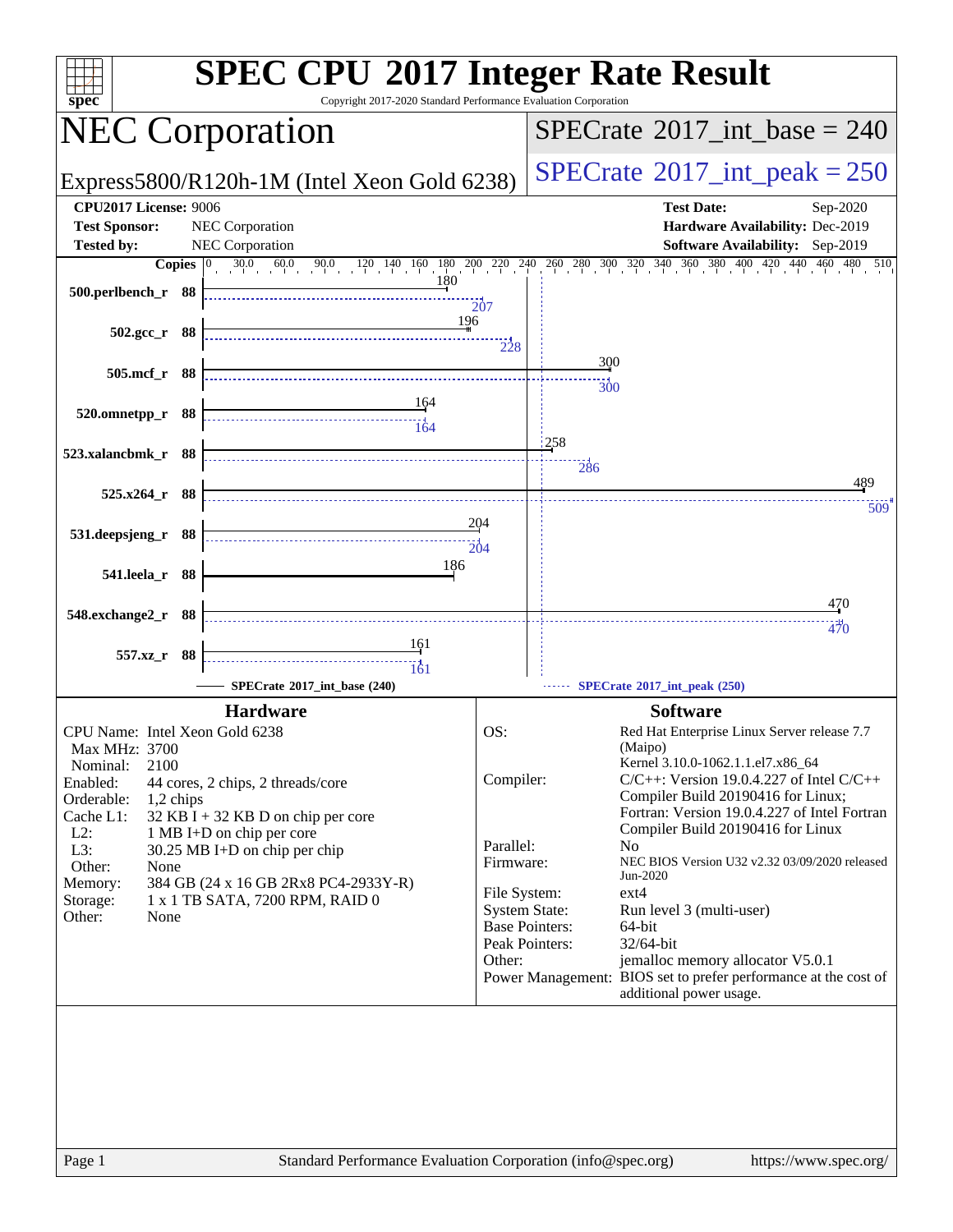

Copyright 2017-2020 Standard Performance Evaluation Corporation

### NEC Corporation

Express5800/R120h-1M (Intel Xeon Gold 6238)  $\left|$  [SPECrate](http://www.spec.org/auto/cpu2017/Docs/result-fields.html#SPECrate2017intpeak)<sup>®</sup>[2017\\_int\\_peak = 2](http://www.spec.org/auto/cpu2017/Docs/result-fields.html#SPECrate2017intpeak)50

 $SPECTate$ <sup>®</sup>[2017\\_int\\_base =](http://www.spec.org/auto/cpu2017/Docs/result-fields.html#SPECrate2017intbase) 240

**[Test Sponsor:](http://www.spec.org/auto/cpu2017/Docs/result-fields.html#TestSponsor)** NEC Corporation **[Hardware Availability:](http://www.spec.org/auto/cpu2017/Docs/result-fields.html#HardwareAvailability)** Dec-2019

**[CPU2017 License:](http://www.spec.org/auto/cpu2017/Docs/result-fields.html#CPU2017License)** 9006 **[Test Date:](http://www.spec.org/auto/cpu2017/Docs/result-fields.html#TestDate)** Sep-2020 **[Tested by:](http://www.spec.org/auto/cpu2017/Docs/result-fields.html#Testedby)** NEC Corporation **[Software Availability:](http://www.spec.org/auto/cpu2017/Docs/result-fields.html#SoftwareAvailability)** Sep-2019

#### **[Results Table](http://www.spec.org/auto/cpu2017/Docs/result-fields.html#ResultsTable)**

|                                   | <b>Base</b>   |                |       |                |       | <b>Peak</b>    |       |               |                |              |                |              |                |              |
|-----------------------------------|---------------|----------------|-------|----------------|-------|----------------|-------|---------------|----------------|--------------|----------------|--------------|----------------|--------------|
| <b>Benchmark</b>                  | <b>Copies</b> | <b>Seconds</b> | Ratio | <b>Seconds</b> | Ratio | <b>Seconds</b> | Ratio | <b>Copies</b> | <b>Seconds</b> | <b>Ratio</b> | <b>Seconds</b> | <b>Ratio</b> | <b>Seconds</b> | <b>Ratio</b> |
| 500.perlbench_r                   | 88            | 777            | 180   | 779            | 180   | 775            | 181   | 88            | 678            | 207          | 678            | 207          | 678            | 207          |
| $502.\text{sec}$                  | 88            | 638            | 195   | 636            | 196   | 632            | 197   | 88            | 546            | 228          | 548            | 228          | 548            | 228          |
| $505$ .mcf r                      | 88            | 474            | 300   | 472            | 301   | 473            | 300   | 88            | 473            | 300          | 474            | 300          | 473            | 300          |
| 520.omnetpp_r                     | 88            | 704            | 164   | 702            | 164   | 703            | 164   | 88            | 703            | 164          | 703            | 164          | 703            | 164          |
| 523.xalancbmk r                   | 88            | 360            | 258   | 360            | 258   | 360            | 258   | 88            | 325            | 286          | <u>325</u>     | 286          | 326            | 285          |
| 525.x264 r                        | 88            | 315            | 489   | 315            | 489   | 316            | 488   | 88            | 303            | 508          | 302            | 510          | 303            | <u>509</u>   |
| 531.deepsjeng_r                   | 88            | 495            | 204   | 495            | 204   | 494            | 204   | 88            | 494            | 204          | 494            | 204          | 494            | 204          |
| 541.leela r                       | 88            | 786            | 186   | 787            | 185   | 785            | 186   | 88            | 786            | 186          | 787            | 185          | 785            | 186          |
| 548.exchange2_r                   | 88            | 490            | 470   | 491            | 470   | 490            | 471   | 88            | 488            | 473          | 490            | 470          | 491            | 470          |
| 557.xz r                          | 88            | 591            | 161   | 591            | 161   | 591            | 161   | 88            | <u>591</u>     | <u>161</u>   | 592            | 160          | 591            | 161          |
| $SPECrate^{\circ}2017$ int base = |               |                | 240   |                |       |                |       |               |                |              |                |              |                |              |
| $SPECrate^{\circ}2017$ int peak = |               |                | 250   |                |       |                |       |               |                |              |                |              |                |              |

Results appear in the [order in which they were run](http://www.spec.org/auto/cpu2017/Docs/result-fields.html#RunOrder). Bold underlined text [indicates a median measurement](http://www.spec.org/auto/cpu2017/Docs/result-fields.html#Median).

### **[Submit Notes](http://www.spec.org/auto/cpu2017/Docs/result-fields.html#SubmitNotes)**

 The numactl mechanism was used to bind copies to processors. The config file option 'submit' was used to generate numactl commands to bind each copy to a specific processor. For details, please see the config file.

### **[Operating System Notes](http://www.spec.org/auto/cpu2017/Docs/result-fields.html#OperatingSystemNotes)**

Stack size set to unlimited using "ulimit -s unlimited"

### **[Environment Variables Notes](http://www.spec.org/auto/cpu2017/Docs/result-fields.html#EnvironmentVariablesNotes)**

Environment variables set by runcpu before the start of the run: LD\_LIBRARY\_PATH =

 "/home/cpu2017/lib/intel64:/home/cpu2017/lib/ia32:/home/cpu2017/je5.0.1- 32"

### **[General Notes](http://www.spec.org/auto/cpu2017/Docs/result-fields.html#GeneralNotes)**

 Binaries compiled on a system with 1x Intel Core i9-7900X CPU + 32GB RAM memory using Redhat Enterprise Linux 7.5 Transparent Huge Pages enabled by default Prior to runcpu invocation Filesystem page cache synced and cleared with: sync; echo 3 > /proc/sys/vm/drop\_caches runcpu command invoked through numactl i.e.:

**(Continued on next page)**

| Page 2 | Standard Performance Evaluation Corporation (info@spec.org) | https://www.spec.org/ |
|--------|-------------------------------------------------------------|-----------------------|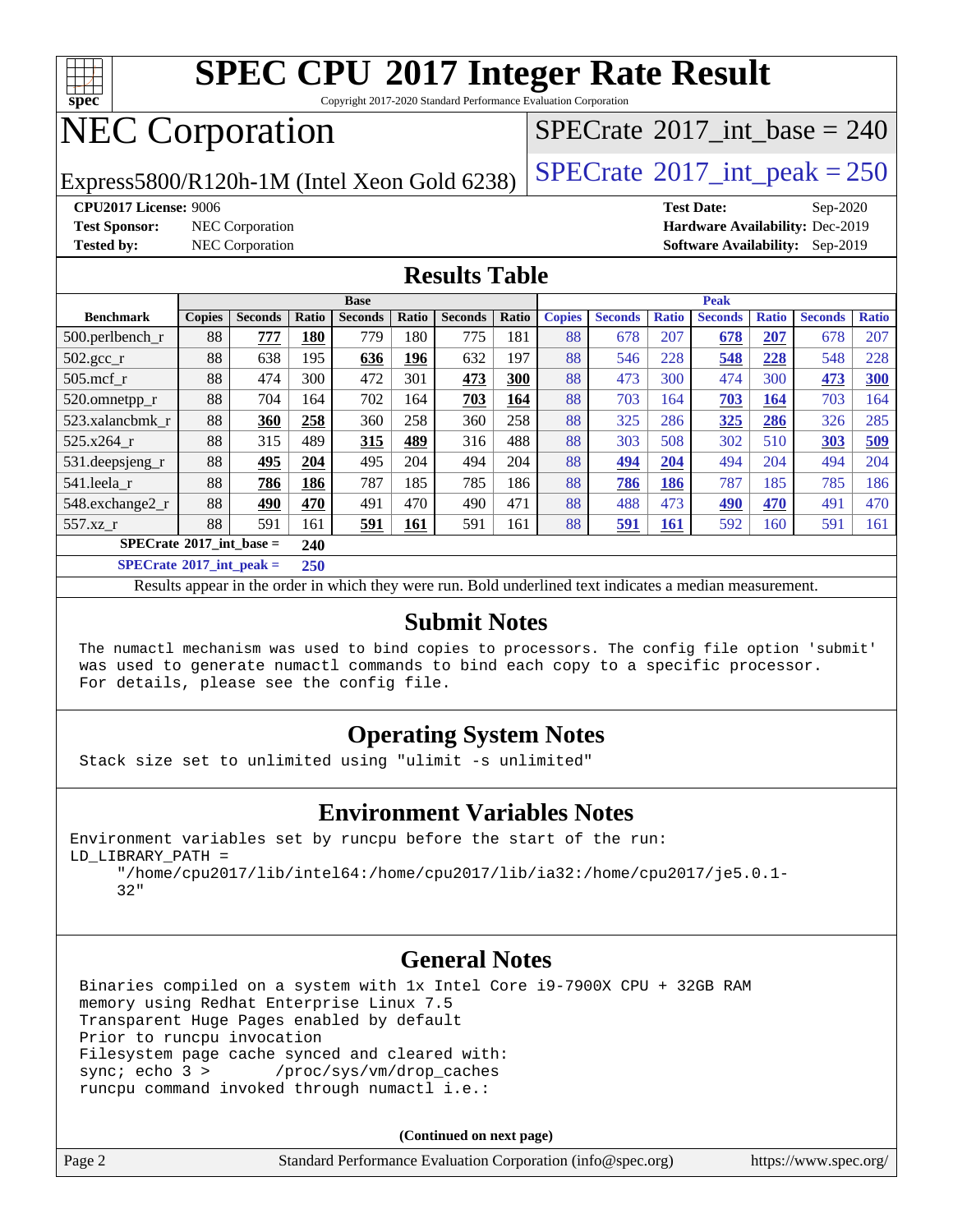

Copyright 2017-2020 Standard Performance Evaluation Corporation

### NEC Corporation

 $SPECTate$ <sup>®</sup>[2017\\_int\\_base =](http://www.spec.org/auto/cpu2017/Docs/result-fields.html#SPECrate2017intbase) 240

Express5800/R120h-1M (Intel Xeon Gold 6238)  $\left|$  [SPECrate](http://www.spec.org/auto/cpu2017/Docs/result-fields.html#SPECrate2017intpeak)<sup>®</sup>[2017\\_int\\_peak = 2](http://www.spec.org/auto/cpu2017/Docs/result-fields.html#SPECrate2017intpeak)50

**[Test Sponsor:](http://www.spec.org/auto/cpu2017/Docs/result-fields.html#TestSponsor)** NEC Corporation **[Hardware Availability:](http://www.spec.org/auto/cpu2017/Docs/result-fields.html#HardwareAvailability)** Dec-2019

**[CPU2017 License:](http://www.spec.org/auto/cpu2017/Docs/result-fields.html#CPU2017License)** 9006 **[Test Date:](http://www.spec.org/auto/cpu2017/Docs/result-fields.html#TestDate)** Sep-2020 **[Tested by:](http://www.spec.org/auto/cpu2017/Docs/result-fields.html#Testedby)** NEC Corporation **[Software Availability:](http://www.spec.org/auto/cpu2017/Docs/result-fields.html#SoftwareAvailability)** Sep-2019

#### **[General Notes \(Continued\)](http://www.spec.org/auto/cpu2017/Docs/result-fields.html#GeneralNotes)**

numactl --interleave=all runcpu <etc>

 NA: The test sponsor attests, as of date of publication, that CVE-2017-5754 (Meltdown) is mitigated in the system as tested and documented. Yes: The test sponsor attests, as of date of publication, that CVE-2017-5753 (Spectre variant 1) is mitigated in the system as tested and documented. Yes: The test sponsor attests, as of date of publication, that CVE-2017-5715 (Spectre variant 2) is mitigated in the system as tested and documented.

 jemalloc, a general purpose malloc implementation built with the RedHat Enterprise 7.5, and the system compiler gcc 4.8.5 sources available from jemalloc.net or<https://github.com/jemalloc/jemalloc/releases>

### **[Platform Notes](http://www.spec.org/auto/cpu2017/Docs/result-fields.html#PlatformNotes)**

Page 3 Standard Performance Evaluation Corporation [\(info@spec.org\)](mailto:info@spec.org) <https://www.spec.org/> BIOS Settings: Thermal Configuration: Maximum Cooling Workload Profile: General Throughput Compute Memory Patrol Scrubbing: Disabled LLC Dead Line Allocation: Disabled LLC Prefetch: Enabled Enhanced Processor Performance: Enabled Workload Profile: Custom Advanced Memory Protection: Advanced ECC Support Sysinfo program /home/cpu2017/bin/sysinfo Rev: r6365 of 2019-08-21 295195f888a3d7edb1e6e46a485a0011 running on r120h1m Fri Sep 25 09:19:54 2020 SUT (System Under Test) info as seen by some common utilities. For more information on this section, see <https://www.spec.org/cpu2017/Docs/config.html#sysinfo> From /proc/cpuinfo model name : Intel(R) Xeon(R) Gold 6238 CPU @ 2.10GHz 2 "physical id"s (chips) 88 "processors" cores, siblings (Caution: counting these is hw and system dependent. The following excerpts from /proc/cpuinfo might not be reliable. Use with caution.) cpu cores : 22 siblings : 44 physical 0: cores 0 1 2 3 8 9 10 11 12 16 17 18 19 20 21 24 25 26 27 28 physical 1: cores 0 1 2 3 8 9 10 11 12 16 17 18 19 20 21 24 25 26 27 28 From lscpu: Architecture: x86\_64 **(Continued on next page)**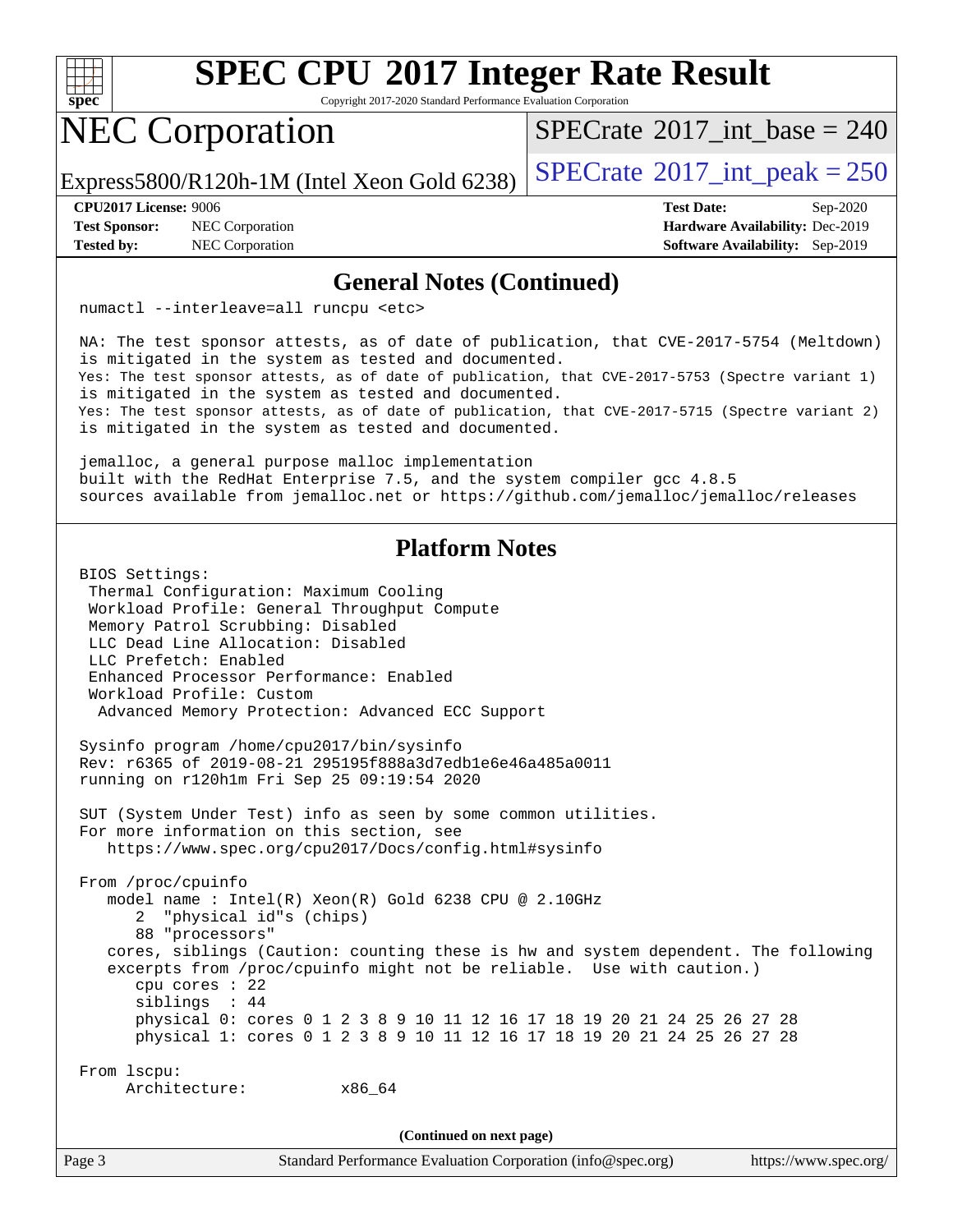

Copyright 2017-2020 Standard Performance Evaluation Corporation

### NEC Corporation

 $SPECTate$ <sup>®</sup>[2017\\_int\\_base =](http://www.spec.org/auto/cpu2017/Docs/result-fields.html#SPECrate2017intbase) 240

Express5800/R120h-1M (Intel Xeon Gold 6238)  $\left|$  [SPECrate](http://www.spec.org/auto/cpu2017/Docs/result-fields.html#SPECrate2017intpeak)<sup>®</sup>[2017\\_int\\_peak = 2](http://www.spec.org/auto/cpu2017/Docs/result-fields.html#SPECrate2017intpeak)50

**[Test Sponsor:](http://www.spec.org/auto/cpu2017/Docs/result-fields.html#TestSponsor)** NEC Corporation **[Hardware Availability:](http://www.spec.org/auto/cpu2017/Docs/result-fields.html#HardwareAvailability)** Dec-2019 **[Tested by:](http://www.spec.org/auto/cpu2017/Docs/result-fields.html#Testedby)** NEC Corporation **[Software Availability:](http://www.spec.org/auto/cpu2017/Docs/result-fields.html#SoftwareAvailability)** Sep-2019

**[CPU2017 License:](http://www.spec.org/auto/cpu2017/Docs/result-fields.html#CPU2017License)** 9006 **[Test Date:](http://www.spec.org/auto/cpu2017/Docs/result-fields.html#TestDate)** Sep-2020

#### **[Platform Notes \(Continued\)](http://www.spec.org/auto/cpu2017/Docs/result-fields.html#PlatformNotes)**

| $CPU$ op-mode $(s)$ :  | $32$ -bit, $64$ -bit                                                                 |
|------------------------|--------------------------------------------------------------------------------------|
| Byte Order:            | Little Endian                                                                        |
| CPU(s):                | 88                                                                                   |
| On-line CPU(s) list:   | $0 - 87$                                                                             |
| Thread(s) per core:    | 2                                                                                    |
| $Core(s)$ per socket:  | 22                                                                                   |
| Socket(s):             | 2                                                                                    |
| NUMA $node(s)$ :       | 4                                                                                    |
| Vendor ID:             | GenuineIntel                                                                         |
| CPU family:            | 6                                                                                    |
| Model:                 | 85                                                                                   |
| Model name:            | $Intel(R)$ Xeon $(R)$ Gold 6238 CPU @ 2.10GHz                                        |
| Stepping:              | 7                                                                                    |
| CPU MHz:               | 2100.000                                                                             |
| BogoMIPS:              | 4200.00                                                                              |
| Virtualization:        | $VT - x$                                                                             |
| L1d cache:             | 32K                                                                                  |
| Lli cache:             | 32K                                                                                  |
| $L2$ cache:            | 1024K                                                                                |
| L3 cache:              | 30976K                                                                               |
| NUMA node0 CPU(s):     | $0 - 10, 44 - 54$                                                                    |
| NUMA nodel CPU(s):     | 11-21,55-65                                                                          |
| NUMA $node2$ $CPU(s):$ | 22-32,66-76                                                                          |
| NUMA node3 CPU(s):     | $33 - 43, 77 - 87$                                                                   |
| Flagg:                 | fpu vme de pse tsc msr pae mce cx8 apic sep mtrr pge mca cmov                        |
|                        | pat pse36 clflush dts acpi mmx fxsr sse sse2 ss ht tm pbe syscall nx pdpe1gb rdtscp  |
|                        | Im constant_tsc art arch_perfmon pebs bts rep_good nopl xtopology nonstop_tsc        |
|                        | aperfmperf eagerfpu pni pclmulqdq dtes64 monitor ds_cpl vmx smx est tm2 ssse3 sdbg   |
|                        | fma cx16 xtpr pdcm pcid dca sse4_1 sse4_2 x2apic movbe popcnt tsc_deadline_timer aes |
|                        | xsave avx f16c rdrand lahf_lm abm 3dnowprefetch epb cat_13 cdp_13 invpcid_single     |
|                        | intel_ppin intel_pt ssbd mba ibrs ibpb stibp ibrs_enhanced tpr_shadow vnmi           |
|                        | flexpriority ept vpid fsgsbase tsc_adjust bmil hle avx2 smep bmi2 erms invpcid rtm   |
|                        | cqm mpx rdt a avx512f avx512dq rdseed adx smap clflushopt clwb avx512cd avx512bw     |

512cd avx512bw avx512vl xsaveopt xsavec xgetbv1 cqm\_llc cqm\_occup\_llc cqm\_mbm\_total cqm\_mbm\_local dtherm ida arat pln pts pku ospke avx512\_vnni md\_clear spec\_ctrl intel\_stibp flush\_l1d arch\_capabilities

 /proc/cpuinfo cache data cache size : 30976 KB

 From numactl --hardware WARNING: a numactl 'node' might or might not correspond to a physical chip. available: 4 nodes (0-3) node 0 cpus: 0 1 2 3 4 5 6 7 8 9 10 44 45 46 47 48 49 50 51 52 53 54 node 0 size: 97960 MB node 0 free: 95542 MB node 1 cpus: 11 12 13 14 15 16 17 18 19 20 21 55 56 57 58 59 60 61 62 63 64 65

**(Continued on next page)**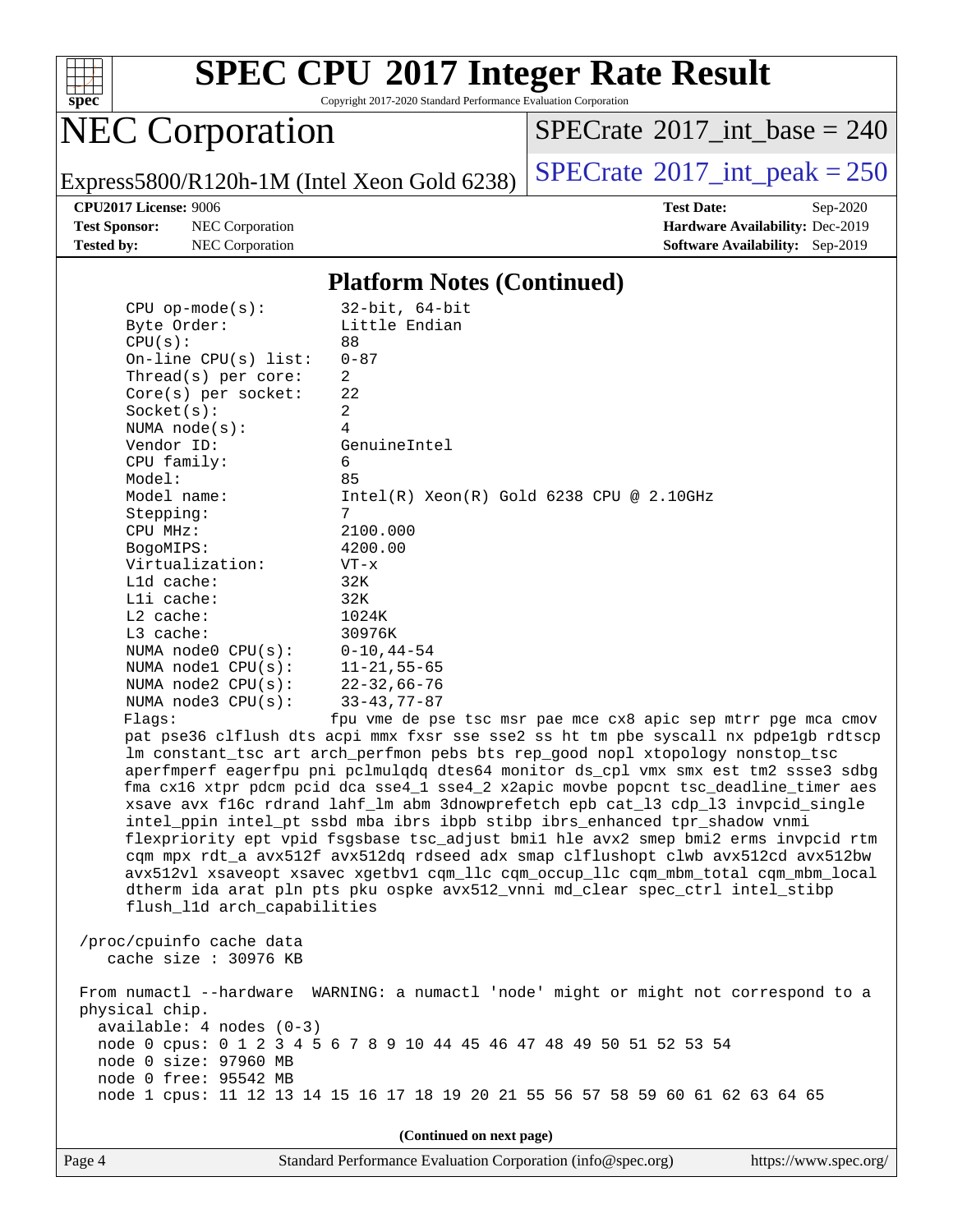

Copyright 2017-2020 Standard Performance Evaluation Corporation

### NEC Corporation

 $SPECTate$ <sup>®</sup>[2017\\_int\\_base =](http://www.spec.org/auto/cpu2017/Docs/result-fields.html#SPECrate2017intbase) 240

Express5800/R120h-1M (Intel Xeon Gold 6238)  $\left|$  [SPECrate](http://www.spec.org/auto/cpu2017/Docs/result-fields.html#SPECrate2017intpeak)<sup>®</sup>[2017\\_int\\_peak = 2](http://www.spec.org/auto/cpu2017/Docs/result-fields.html#SPECrate2017intpeak)50

**[Test Sponsor:](http://www.spec.org/auto/cpu2017/Docs/result-fields.html#TestSponsor)** NEC Corporation **[Hardware Availability:](http://www.spec.org/auto/cpu2017/Docs/result-fields.html#HardwareAvailability)** Dec-2019 **[Tested by:](http://www.spec.org/auto/cpu2017/Docs/result-fields.html#Testedby)** NEC Corporation **[Software Availability:](http://www.spec.org/auto/cpu2017/Docs/result-fields.html#SoftwareAvailability)** Sep-2019

**[CPU2017 License:](http://www.spec.org/auto/cpu2017/Docs/result-fields.html#CPU2017License)** 9006 **[Test Date:](http://www.spec.org/auto/cpu2017/Docs/result-fields.html#TestDate)** Sep-2020

#### **[Platform Notes \(Continued\)](http://www.spec.org/auto/cpu2017/Docs/result-fields.html#PlatformNotes)**

 node 1 size: 98304 MB node 1 free: 95937 MB node 2 cpus: 22 23 24 25 26 27 28 29 30 31 32 66 67 68 69 70 71 72 73 74 75 76 node 2 size: 98304 MB node 2 free: 96004 MB node 3 cpus: 33 34 35 36 37 38 39 40 41 42 43 77 78 79 80 81 82 83 84 85 86 87 node 3 size: 98303 MB node 3 free: 95959 MB node distances: node 0 1 2 3 0: 10 21 21 21 1: 21 10 21 21 2: 21 21 10 21 3: 21 21 21 10 From /proc/meminfo MemTotal: 395915080 kB HugePages\_Total: 0 Hugepagesize: 2048 kB From /etc/\*release\* /etc/\*version\* os-release: NAME="Red Hat Enterprise Linux Server" VERSION="7.7 (Maipo)" ID="rhel" ID\_LIKE="fedora" VARIANT="Server" VARIANT\_ID="server" VERSION\_ID="7.7" PRETTY\_NAME="Red Hat Enterprise Linux Server 7.7 (Maipo)" redhat-release: Red Hat Enterprise Linux Server release 7.7 (Maipo) system-release: Red Hat Enterprise Linux Server release 7.7 (Maipo) system-release-cpe: cpe:/o:redhat:enterprise\_linux:7.7:ga:server uname -a: Linux r120h1m 3.10.0-1062.1.1.el7.x86\_64 #1 SMP Tue Aug 13 18:39:59 UTC 2019 x86\_64 x86\_64 x86\_64 GNU/Linux Kernel self-reported vulnerability status: CVE-2018-3620 (L1 Terminal Fault): Not affected Microarchitectural Data Sampling: Not affected CVE-2017-5754 (Meltdown): Not affected CVE-2018-3639 (Speculative Store Bypass): Mitigation: Speculative Store Bypass disabled via prctl and seccomp CVE-2017-5753 (Spectre variant 1): Mitigation: Load fences, usercopy/swapgs barriers and \_\_user pointer sanitization

**(Continued on next page)**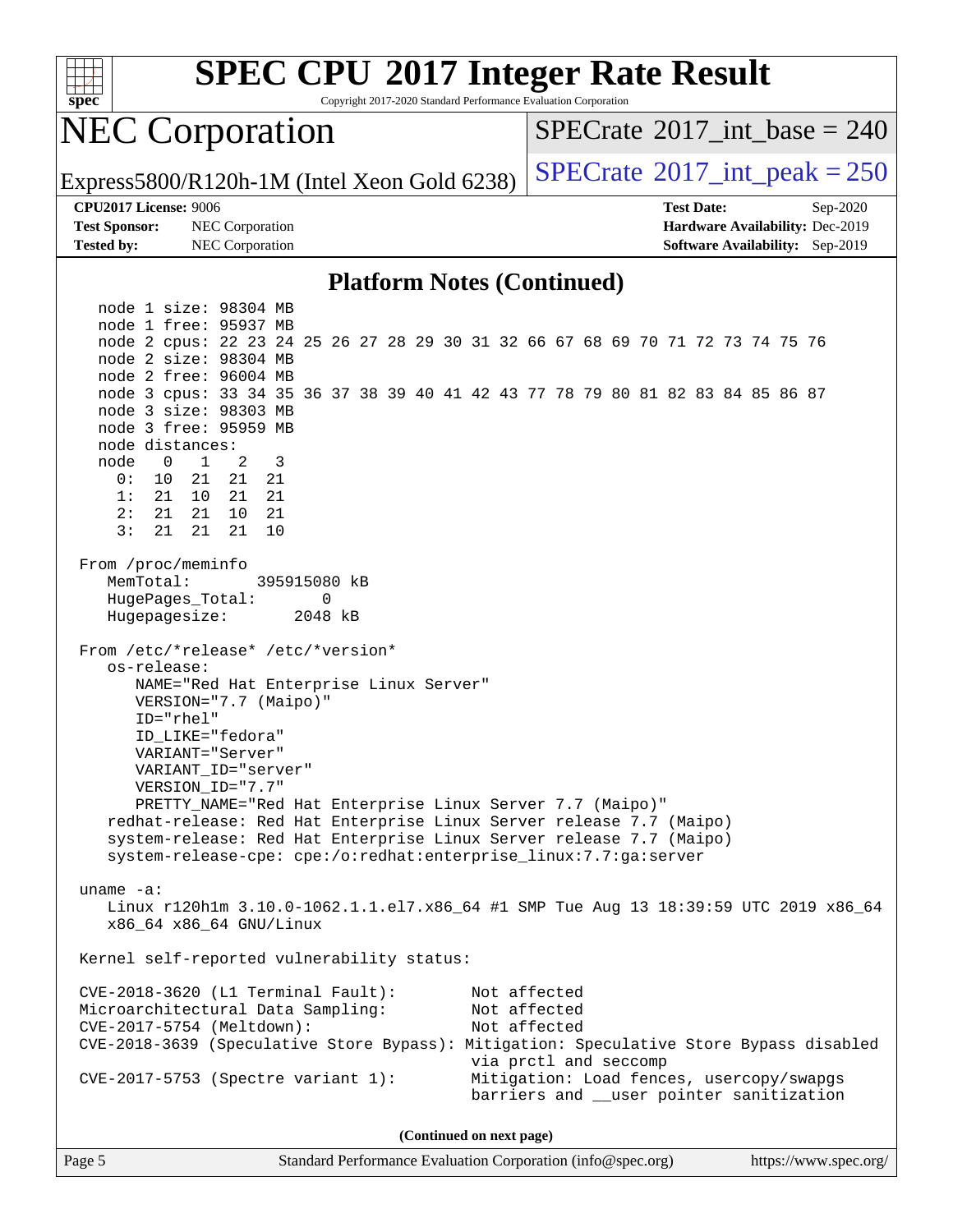

Copyright 2017-2020 Standard Performance Evaluation Corporation

### NEC Corporation

 $SPECTate$ <sup>®</sup>[2017\\_int\\_base =](http://www.spec.org/auto/cpu2017/Docs/result-fields.html#SPECrate2017intbase) 240

Express5800/R120h-1M (Intel Xeon Gold 6238)  $\left|$  [SPECrate](http://www.spec.org/auto/cpu2017/Docs/result-fields.html#SPECrate2017intpeak)<sup>®</sup>[2017\\_int\\_peak = 2](http://www.spec.org/auto/cpu2017/Docs/result-fields.html#SPECrate2017intpeak)50

**[Test Sponsor:](http://www.spec.org/auto/cpu2017/Docs/result-fields.html#TestSponsor)** NEC Corporation **[Hardware Availability:](http://www.spec.org/auto/cpu2017/Docs/result-fields.html#HardwareAvailability)** Dec-2019 **[Tested by:](http://www.spec.org/auto/cpu2017/Docs/result-fields.html#Testedby)** NEC Corporation **[Software Availability:](http://www.spec.org/auto/cpu2017/Docs/result-fields.html#SoftwareAvailability)** Sep-2019

**[CPU2017 License:](http://www.spec.org/auto/cpu2017/Docs/result-fields.html#CPU2017License)** 9006 **[Test Date:](http://www.spec.org/auto/cpu2017/Docs/result-fields.html#TestDate)** Sep-2020

#### **[Platform Notes \(Continued\)](http://www.spec.org/auto/cpu2017/Docs/result-fields.html#PlatformNotes)**

CVE-2017-5715 (Spectre variant 2): Mitigation: Full retpoline, IBPB

run-level 3 Sep 25 09:14

 SPEC is set to: /home/cpu2017 Filesystem Type Size Used Avail Use% Mounted on /dev/sda3 ext4 908G 184G 678G 22% /

 From /sys/devices/virtual/dmi/id BIOS: NEC U32 03/09/2020 Vendor: NEC Product: Express5800/R120h-1M Serial: JPN0084094

 Additional information from dmidecode follows. WARNING: Use caution when you interpret this section. The 'dmidecode' program reads system data which is "intended to allow hardware to be accurately determined", but the intent may not be met, as there are frequent changes to hardware, firmware, and the "DMTF SMBIOS" standard. Memory:

24x HPE P03050-091 16 GB 2 rank 2933

(End of data from sysinfo program)

#### **[Compiler Version Notes](http://www.spec.org/auto/cpu2017/Docs/result-fields.html#CompilerVersionNotes)**

| C      | $502.\text{gcc\_r}(\text{peak})$                                                                                                                                                 |  |
|--------|----------------------------------------------------------------------------------------------------------------------------------------------------------------------------------|--|
|        | Intel(R) C Intel(R) 64 Compiler for applications running on $IA-32$ , Version<br>19.0.4.227 Build 20190416<br>Copyright (C) 1985-2019 Intel Corporation. All rights reserved.    |  |
| C      | 500.perlbench $r(base, peak)$ 502.gcc $r(base)$ 505.mcf $r(base, peak)$<br>$525.x264_r(base, peak) 557.xz_r(base, peak)$                                                         |  |
|        | Intel(R) C Intel(R) 64 Compiler for applications running on Intel(R) 64,<br>Version 19.0.4.227 Build 20190416<br>Copyright (C) 1985-2019 Intel Corporation. All rights reserved. |  |
| C      | $502.\text{gcc_r(peak)}$                                                                                                                                                         |  |
|        | Intel(R) C Intel(R) 64 Compiler for applications running on $IA-32$ , Version                                                                                                    |  |
|        | (Continued on next page)                                                                                                                                                         |  |
| Page 6 | Standard Performance Evaluation Corporation (info@spec.org)<br>https://www.spec.org/                                                                                             |  |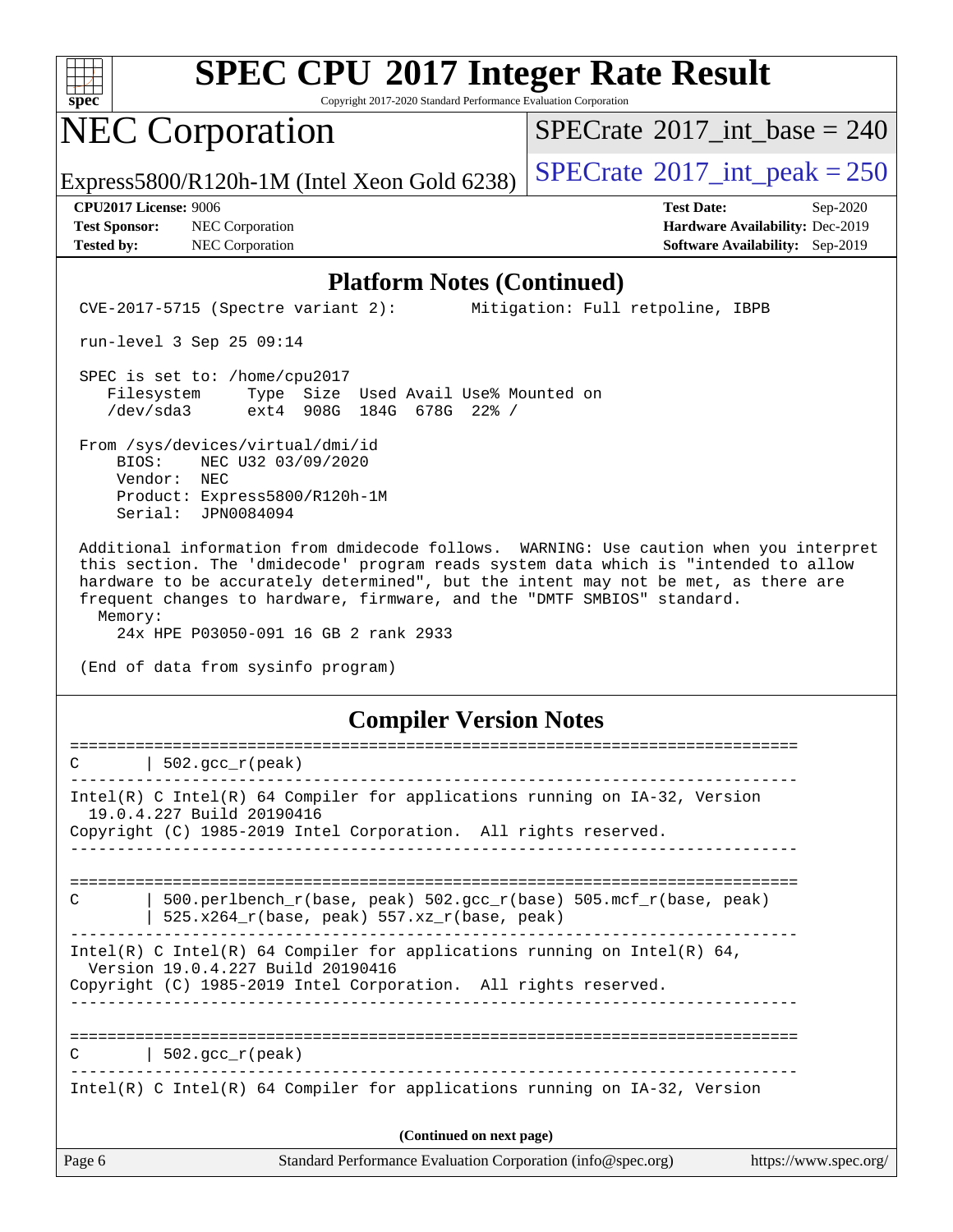

Copyright 2017-2020 Standard Performance Evaluation Corporation

NEC Corporation

 $SPECrate$ <sup>®</sup>[2017\\_int\\_base =](http://www.spec.org/auto/cpu2017/Docs/result-fields.html#SPECrate2017intbase) 240

Express5800/R120h-1M (Intel Xeon Gold 6238)  $\left|$  [SPECrate](http://www.spec.org/auto/cpu2017/Docs/result-fields.html#SPECrate2017intpeak)<sup>®</sup>[2017\\_int\\_peak = 2](http://www.spec.org/auto/cpu2017/Docs/result-fields.html#SPECrate2017intpeak)50

**[Tested by:](http://www.spec.org/auto/cpu2017/Docs/result-fields.html#Testedby)** NEC Corporation **[Software Availability:](http://www.spec.org/auto/cpu2017/Docs/result-fields.html#SoftwareAvailability)** Sep-2019

**[CPU2017 License:](http://www.spec.org/auto/cpu2017/Docs/result-fields.html#CPU2017License)** 9006 **[Test Date:](http://www.spec.org/auto/cpu2017/Docs/result-fields.html#TestDate)** Sep-2020 **[Test Sponsor:](http://www.spec.org/auto/cpu2017/Docs/result-fields.html#TestSponsor)** NEC Corporation **[Hardware Availability:](http://www.spec.org/auto/cpu2017/Docs/result-fields.html#HardwareAvailability)** Dec-2019

### **[Compiler Version Notes \(Continued\)](http://www.spec.org/auto/cpu2017/Docs/result-fields.html#CompilerVersionNotes)**

| 19.0.4.227 Build 20190416<br>Copyright (C) 1985-2019 Intel Corporation. All rights reserved.                                                                                         |  |  |  |
|--------------------------------------------------------------------------------------------------------------------------------------------------------------------------------------|--|--|--|
| 500.perlbench_r(base, peak) 502.gcc_r(base) 505.mcf_r(base, peak)<br>C<br>525.x264_r(base, peak) 557.xz_r(base, peak)                                                                |  |  |  |
| Intel(R) C Intel(R) 64 Compiler for applications running on Intel(R) 64,<br>Version 19.0.4.227 Build 20190416<br>Copyright (C) 1985-2019 Intel Corporation. All rights reserved.     |  |  |  |
| 523.xalancbmk_r(peak)<br>$C++$                                                                                                                                                       |  |  |  |
| Intel(R) C++ Intel(R) 64 Compiler for applications running on IA-32, Version<br>19.0.4.227 Build 20190416<br>Copyright (C) 1985-2019 Intel Corporation. All rights reserved.         |  |  |  |
| ----------------------------<br>520.omnetpp_r(base, peak) 523.xalancbmk_r(base)<br>$C++$<br>531.deepsjeng_r(base, peak) 541.leela_r(base, peak)                                      |  |  |  |
| Intel(R) $C++$ Intel(R) 64 Compiler for applications running on Intel(R) 64,<br>Version 19.0.4.227 Build 20190416<br>Copyright (C) 1985-2019 Intel Corporation. All rights reserved. |  |  |  |
| $523.xalanchm k_r (peak)$<br>$C++$                                                                                                                                                   |  |  |  |
| Intel(R) C++ Intel(R) 64 Compiler for applications running on IA-32, Version<br>19.0.4.227 Build 20190416<br>Copyright (C) 1985-2019 Intel Corporation. All rights reserved.         |  |  |  |
| 520.omnetpp_r(base, peak) 523.xalancbmk_r(base)<br>$C++$<br>  531.deepsjeng_r(base, peak) 541.leela_r(base, peak)                                                                    |  |  |  |
| Intel(R) C++ Intel(R) 64 Compiler for applications running on Intel(R) 64,<br>Version 19.0.4.227 Build 20190416<br>Copyright (C) 1985-2019 Intel Corporation. All rights reserved.   |  |  |  |
| (Continued on next page)                                                                                                                                                             |  |  |  |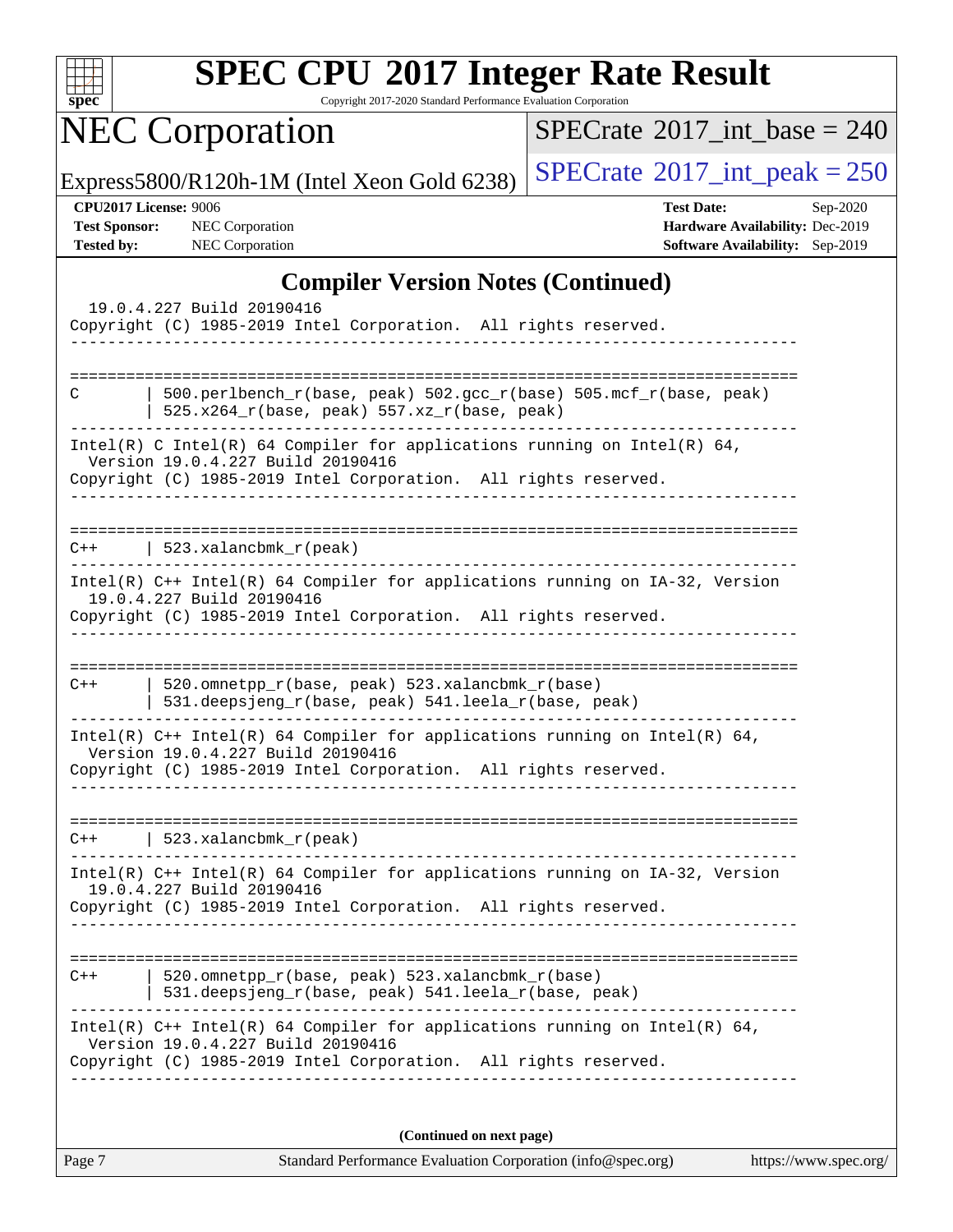

Copyright 2017-2020 Standard Performance Evaluation Corporation

## NEC Corporation

 $SPECTate$ <sup>®</sup>[2017\\_int\\_base =](http://www.spec.org/auto/cpu2017/Docs/result-fields.html#SPECrate2017intbase) 240

Express5800/R120h-1M (Intel Xeon Gold 6238)  $\left|$  [SPECrate](http://www.spec.org/auto/cpu2017/Docs/result-fields.html#SPECrate2017intpeak)<sup>®</sup>[2017\\_int\\_peak = 2](http://www.spec.org/auto/cpu2017/Docs/result-fields.html#SPECrate2017intpeak)50

**[Test Sponsor:](http://www.spec.org/auto/cpu2017/Docs/result-fields.html#TestSponsor)** NEC Corporation **[Hardware Availability:](http://www.spec.org/auto/cpu2017/Docs/result-fields.html#HardwareAvailability)** Dec-2019

**[CPU2017 License:](http://www.spec.org/auto/cpu2017/Docs/result-fields.html#CPU2017License)** 9006 **[Test Date:](http://www.spec.org/auto/cpu2017/Docs/result-fields.html#TestDate)** Sep-2020 **[Tested by:](http://www.spec.org/auto/cpu2017/Docs/result-fields.html#Testedby)** NEC Corporation **[Software Availability:](http://www.spec.org/auto/cpu2017/Docs/result-fields.html#SoftwareAvailability)** Sep-2019

### **[Compiler Version Notes \(Continued\)](http://www.spec.org/auto/cpu2017/Docs/result-fields.html#CompilerVersionNotes)**

| Fortran   548.exchange $2_r$ (base, peak)                                                                           |  |  |  |  |  |
|---------------------------------------------------------------------------------------------------------------------|--|--|--|--|--|
| Intel(R) Fortran Intel(R) 64 Compiler for applications running on Intel(R)<br>64, Version 19.0.4.227 Build 20190416 |  |  |  |  |  |
| Copyright (C) 1985-2019 Intel Corporation. All rights reserved.                                                     |  |  |  |  |  |

### **[Base Compiler Invocation](http://www.spec.org/auto/cpu2017/Docs/result-fields.html#BaseCompilerInvocation)**

[C benchmarks](http://www.spec.org/auto/cpu2017/Docs/result-fields.html#Cbenchmarks): [icc -m64 -std=c11](http://www.spec.org/cpu2017/results/res2020q4/cpu2017-20200928-24117.flags.html#user_CCbase_intel_icc_64bit_c11_33ee0cdaae7deeeab2a9725423ba97205ce30f63b9926c2519791662299b76a0318f32ddfffdc46587804de3178b4f9328c46fa7c2b0cd779d7a61945c91cd35)

[C++ benchmarks:](http://www.spec.org/auto/cpu2017/Docs/result-fields.html#CXXbenchmarks) [icpc -m64](http://www.spec.org/cpu2017/results/res2020q4/cpu2017-20200928-24117.flags.html#user_CXXbase_intel_icpc_64bit_4ecb2543ae3f1412ef961e0650ca070fec7b7afdcd6ed48761b84423119d1bf6bdf5cad15b44d48e7256388bc77273b966e5eb805aefd121eb22e9299b2ec9d9)

[Fortran benchmarks](http://www.spec.org/auto/cpu2017/Docs/result-fields.html#Fortranbenchmarks): [ifort -m64](http://www.spec.org/cpu2017/results/res2020q4/cpu2017-20200928-24117.flags.html#user_FCbase_intel_ifort_64bit_24f2bb282fbaeffd6157abe4f878425411749daecae9a33200eee2bee2fe76f3b89351d69a8130dd5949958ce389cf37ff59a95e7a40d588e8d3a57e0c3fd751)

### **[Base Portability Flags](http://www.spec.org/auto/cpu2017/Docs/result-fields.html#BasePortabilityFlags)**

 500.perlbench\_r: [-DSPEC\\_LP64](http://www.spec.org/cpu2017/results/res2020q4/cpu2017-20200928-24117.flags.html#b500.perlbench_r_basePORTABILITY_DSPEC_LP64) [-DSPEC\\_LINUX\\_X64](http://www.spec.org/cpu2017/results/res2020q4/cpu2017-20200928-24117.flags.html#b500.perlbench_r_baseCPORTABILITY_DSPEC_LINUX_X64) 502.gcc\_r: [-DSPEC\\_LP64](http://www.spec.org/cpu2017/results/res2020q4/cpu2017-20200928-24117.flags.html#suite_basePORTABILITY502_gcc_r_DSPEC_LP64) 505.mcf\_r: [-DSPEC\\_LP64](http://www.spec.org/cpu2017/results/res2020q4/cpu2017-20200928-24117.flags.html#suite_basePORTABILITY505_mcf_r_DSPEC_LP64) 520.omnetpp\_r: [-DSPEC\\_LP64](http://www.spec.org/cpu2017/results/res2020q4/cpu2017-20200928-24117.flags.html#suite_basePORTABILITY520_omnetpp_r_DSPEC_LP64) 523.xalancbmk\_r: [-DSPEC\\_LP64](http://www.spec.org/cpu2017/results/res2020q4/cpu2017-20200928-24117.flags.html#suite_basePORTABILITY523_xalancbmk_r_DSPEC_LP64) [-DSPEC\\_LINUX](http://www.spec.org/cpu2017/results/res2020q4/cpu2017-20200928-24117.flags.html#b523.xalancbmk_r_baseCXXPORTABILITY_DSPEC_LINUX) 525.x264\_r: [-DSPEC\\_LP64](http://www.spec.org/cpu2017/results/res2020q4/cpu2017-20200928-24117.flags.html#suite_basePORTABILITY525_x264_r_DSPEC_LP64) 531.deepsjeng\_r: [-DSPEC\\_LP64](http://www.spec.org/cpu2017/results/res2020q4/cpu2017-20200928-24117.flags.html#suite_basePORTABILITY531_deepsjeng_r_DSPEC_LP64) 541.leela\_r: [-DSPEC\\_LP64](http://www.spec.org/cpu2017/results/res2020q4/cpu2017-20200928-24117.flags.html#suite_basePORTABILITY541_leela_r_DSPEC_LP64) 548.exchange2\_r: [-DSPEC\\_LP64](http://www.spec.org/cpu2017/results/res2020q4/cpu2017-20200928-24117.flags.html#suite_basePORTABILITY548_exchange2_r_DSPEC_LP64) 557.xz\_r: [-DSPEC\\_LP64](http://www.spec.org/cpu2017/results/res2020q4/cpu2017-20200928-24117.flags.html#suite_basePORTABILITY557_xz_r_DSPEC_LP64)

### **[Base Optimization Flags](http://www.spec.org/auto/cpu2017/Docs/result-fields.html#BaseOptimizationFlags)**

#### [C benchmarks](http://www.spec.org/auto/cpu2017/Docs/result-fields.html#Cbenchmarks):

```
-Wl,-z,muldefs -xCORE-AVX512 -ipo -O3 -no-prec-div
-qopt-mem-layout-trans=4
-L/usr/local/IntelCompiler19/compilers_and_libraries_2019.4.227/linux/compiler/lib/intel64
-lqkmalloc
```
**(Continued on next page)**

Page 8 Standard Performance Evaluation Corporation [\(info@spec.org\)](mailto:info@spec.org) <https://www.spec.org/>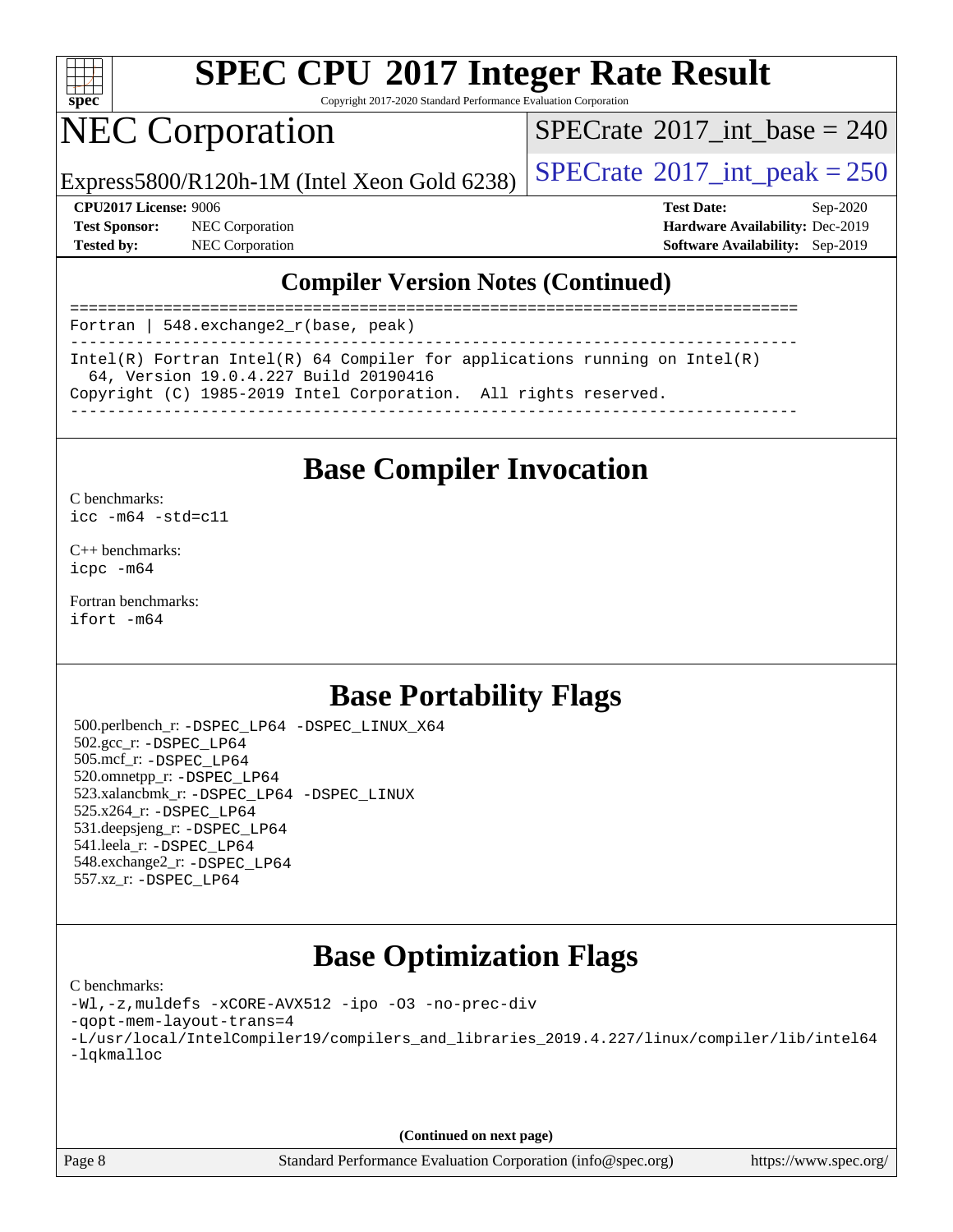

Copyright 2017-2020 Standard Performance Evaluation Corporation

### NEC Corporation

 $SPECTate$ <sup>®</sup>[2017\\_int\\_base =](http://www.spec.org/auto/cpu2017/Docs/result-fields.html#SPECrate2017intbase) 240

Express5800/R120h-1M (Intel Xeon Gold 6238)  $\left|$  [SPECrate](http://www.spec.org/auto/cpu2017/Docs/result-fields.html#SPECrate2017intpeak)<sup>®</sup>[2017\\_int\\_peak = 2](http://www.spec.org/auto/cpu2017/Docs/result-fields.html#SPECrate2017intpeak)50

**[Test Sponsor:](http://www.spec.org/auto/cpu2017/Docs/result-fields.html#TestSponsor)** NEC Corporation **[Hardware Availability:](http://www.spec.org/auto/cpu2017/Docs/result-fields.html#HardwareAvailability)** Dec-2019 **[Tested by:](http://www.spec.org/auto/cpu2017/Docs/result-fields.html#Testedby)** NEC Corporation **[Software Availability:](http://www.spec.org/auto/cpu2017/Docs/result-fields.html#SoftwareAvailability)** Sep-2019

**[CPU2017 License:](http://www.spec.org/auto/cpu2017/Docs/result-fields.html#CPU2017License)** 9006 **[Test Date:](http://www.spec.org/auto/cpu2017/Docs/result-fields.html#TestDate)** Sep-2020

### **[Base Optimization Flags \(Continued\)](http://www.spec.org/auto/cpu2017/Docs/result-fields.html#BaseOptimizationFlags)**

#### [C++ benchmarks:](http://www.spec.org/auto/cpu2017/Docs/result-fields.html#CXXbenchmarks)

[-Wl,-z,muldefs](http://www.spec.org/cpu2017/results/res2020q4/cpu2017-20200928-24117.flags.html#user_CXXbase_link_force_multiple1_b4cbdb97b34bdee9ceefcfe54f4c8ea74255f0b02a4b23e853cdb0e18eb4525ac79b5a88067c842dd0ee6996c24547a27a4b99331201badda8798ef8a743f577) [-xCORE-AVX512](http://www.spec.org/cpu2017/results/res2020q4/cpu2017-20200928-24117.flags.html#user_CXXbase_f-xCORE-AVX512) [-ipo](http://www.spec.org/cpu2017/results/res2020q4/cpu2017-20200928-24117.flags.html#user_CXXbase_f-ipo) [-O3](http://www.spec.org/cpu2017/results/res2020q4/cpu2017-20200928-24117.flags.html#user_CXXbase_f-O3) [-no-prec-div](http://www.spec.org/cpu2017/results/res2020q4/cpu2017-20200928-24117.flags.html#user_CXXbase_f-no-prec-div) [-qopt-mem-layout-trans=4](http://www.spec.org/cpu2017/results/res2020q4/cpu2017-20200928-24117.flags.html#user_CXXbase_f-qopt-mem-layout-trans_fa39e755916c150a61361b7846f310bcdf6f04e385ef281cadf3647acec3f0ae266d1a1d22d972a7087a248fd4e6ca390a3634700869573d231a252c784941a8) [-L/usr/local/IntelCompiler19/compilers\\_and\\_libraries\\_2019.4.227/linux/compiler/lib/intel64](http://www.spec.org/cpu2017/results/res2020q4/cpu2017-20200928-24117.flags.html#user_CXXbase_qkmalloc_link_0ffe0cb02c68ef1b443a077c7888c10c67ca0d1dd7138472156f06a085bbad385f78d49618ad55dca9db3b1608e84afc2f69b4003b1d1ca498a9fc1462ccefda) [-lqkmalloc](http://www.spec.org/cpu2017/results/res2020q4/cpu2017-20200928-24117.flags.html#user_CXXbase_qkmalloc_link_lib_79a818439969f771c6bc311cfd333c00fc099dad35c030f5aab9dda831713d2015205805422f83de8875488a2991c0a156aaa600e1f9138f8fc37004abc96dc5)

#### [Fortran benchmarks:](http://www.spec.org/auto/cpu2017/Docs/result-fields.html#Fortranbenchmarks)

[-Wl,-z,muldefs](http://www.spec.org/cpu2017/results/res2020q4/cpu2017-20200928-24117.flags.html#user_FCbase_link_force_multiple1_b4cbdb97b34bdee9ceefcfe54f4c8ea74255f0b02a4b23e853cdb0e18eb4525ac79b5a88067c842dd0ee6996c24547a27a4b99331201badda8798ef8a743f577) [-xCORE-AVX512](http://www.spec.org/cpu2017/results/res2020q4/cpu2017-20200928-24117.flags.html#user_FCbase_f-xCORE-AVX512) [-ipo](http://www.spec.org/cpu2017/results/res2020q4/cpu2017-20200928-24117.flags.html#user_FCbase_f-ipo) [-O3](http://www.spec.org/cpu2017/results/res2020q4/cpu2017-20200928-24117.flags.html#user_FCbase_f-O3) [-no-prec-div](http://www.spec.org/cpu2017/results/res2020q4/cpu2017-20200928-24117.flags.html#user_FCbase_f-no-prec-div)

[-qopt-mem-layout-trans=4](http://www.spec.org/cpu2017/results/res2020q4/cpu2017-20200928-24117.flags.html#user_FCbase_f-qopt-mem-layout-trans_fa39e755916c150a61361b7846f310bcdf6f04e385ef281cadf3647acec3f0ae266d1a1d22d972a7087a248fd4e6ca390a3634700869573d231a252c784941a8) [-nostandard-realloc-lhs](http://www.spec.org/cpu2017/results/res2020q4/cpu2017-20200928-24117.flags.html#user_FCbase_f_2003_std_realloc_82b4557e90729c0f113870c07e44d33d6f5a304b4f63d4c15d2d0f1fab99f5daaed73bdb9275d9ae411527f28b936061aa8b9c8f2d63842963b95c9dd6426b8a) [-align array32byte](http://www.spec.org/cpu2017/results/res2020q4/cpu2017-20200928-24117.flags.html#user_FCbase_align_array32byte_b982fe038af199962ba9a80c053b8342c548c85b40b8e86eb3cc33dee0d7986a4af373ac2d51c3f7cf710a18d62fdce2948f201cd044323541f22fc0fffc51b6)

[-L/usr/local/IntelCompiler19/compilers\\_and\\_libraries\\_2019.4.227/linux/compiler/lib/intel64](http://www.spec.org/cpu2017/results/res2020q4/cpu2017-20200928-24117.flags.html#user_FCbase_qkmalloc_link_0ffe0cb02c68ef1b443a077c7888c10c67ca0d1dd7138472156f06a085bbad385f78d49618ad55dca9db3b1608e84afc2f69b4003b1d1ca498a9fc1462ccefda) [-lqkmalloc](http://www.spec.org/cpu2017/results/res2020q4/cpu2017-20200928-24117.flags.html#user_FCbase_qkmalloc_link_lib_79a818439969f771c6bc311cfd333c00fc099dad35c030f5aab9dda831713d2015205805422f83de8875488a2991c0a156aaa600e1f9138f8fc37004abc96dc5)

### **[Peak Compiler Invocation](http://www.spec.org/auto/cpu2017/Docs/result-fields.html#PeakCompilerInvocation)**

#### [C benchmarks \(except as noted below\)](http://www.spec.org/auto/cpu2017/Docs/result-fields.html#Cbenchmarksexceptasnotedbelow): [icc -m64 -std=c11](http://www.spec.org/cpu2017/results/res2020q4/cpu2017-20200928-24117.flags.html#user_CCpeak_intel_icc_64bit_c11_33ee0cdaae7deeeab2a9725423ba97205ce30f63b9926c2519791662299b76a0318f32ddfffdc46587804de3178b4f9328c46fa7c2b0cd779d7a61945c91cd35)

502.gcc\_r: [icc -m32 -std=c11 -L/usr/local/IntelCompiler19/compilers\\_and\\_libraries\\_2019.4.227/linux/compiler/lib/ia32\\_lin](http://www.spec.org/cpu2017/results/res2020q4/cpu2017-20200928-24117.flags.html#user_peakCCLD502_gcc_r_intel_icc_38a193a897536fa645efb1dc6ac2bea2bddbbe56f130e144a606d1b2649003f27c79f8814020c1f9355cbbf0d7ab0d194a7a979ee1e2a95641bbb8cf571aac7b)

[C++ benchmarks \(except as noted below\)](http://www.spec.org/auto/cpu2017/Docs/result-fields.html#CXXbenchmarksexceptasnotedbelow): [icpc -m64](http://www.spec.org/cpu2017/results/res2020q4/cpu2017-20200928-24117.flags.html#user_CXXpeak_intel_icpc_64bit_4ecb2543ae3f1412ef961e0650ca070fec7b7afdcd6ed48761b84423119d1bf6bdf5cad15b44d48e7256388bc77273b966e5eb805aefd121eb22e9299b2ec9d9)

523.xalancbmk\_r: [icpc -m32 -L/usr/local/IntelCompiler19/compilers\\_and\\_libraries\\_2019.4.227/linux/compiler/lib/ia32\\_lin](http://www.spec.org/cpu2017/results/res2020q4/cpu2017-20200928-24117.flags.html#user_peakCXXLD523_xalancbmk_r_intel_icpc_840f965b38320ad10acba6032d6ca4c816e722c432c250f3408feae347068ba449f694544a48cf12cd3bde3495e328e6747ab0f629c2925d3062e2ee144af951)

#### [Fortran benchmarks](http://www.spec.org/auto/cpu2017/Docs/result-fields.html#Fortranbenchmarks): [ifort -m64](http://www.spec.org/cpu2017/results/res2020q4/cpu2017-20200928-24117.flags.html#user_FCpeak_intel_ifort_64bit_24f2bb282fbaeffd6157abe4f878425411749daecae9a33200eee2bee2fe76f3b89351d69a8130dd5949958ce389cf37ff59a95e7a40d588e8d3a57e0c3fd751)

### **[Peak Portability Flags](http://www.spec.org/auto/cpu2017/Docs/result-fields.html#PeakPortabilityFlags)**

 500.perlbench\_r: [-DSPEC\\_LP64](http://www.spec.org/cpu2017/results/res2020q4/cpu2017-20200928-24117.flags.html#b500.perlbench_r_peakPORTABILITY_DSPEC_LP64) [-DSPEC\\_LINUX\\_X64](http://www.spec.org/cpu2017/results/res2020q4/cpu2017-20200928-24117.flags.html#b500.perlbench_r_peakCPORTABILITY_DSPEC_LINUX_X64) 502.gcc\_r: [-D\\_FILE\\_OFFSET\\_BITS=64](http://www.spec.org/cpu2017/results/res2020q4/cpu2017-20200928-24117.flags.html#user_peakPORTABILITY502_gcc_r_file_offset_bits_64_5ae949a99b284ddf4e95728d47cb0843d81b2eb0e18bdfe74bbf0f61d0b064f4bda2f10ea5eb90e1dcab0e84dbc592acfc5018bc955c18609f94ddb8d550002c) 505.mcf\_r: [-DSPEC\\_LP64](http://www.spec.org/cpu2017/results/res2020q4/cpu2017-20200928-24117.flags.html#suite_peakPORTABILITY505_mcf_r_DSPEC_LP64) 520.omnetpp\_r: [-DSPEC\\_LP64](http://www.spec.org/cpu2017/results/res2020q4/cpu2017-20200928-24117.flags.html#suite_peakPORTABILITY520_omnetpp_r_DSPEC_LP64) 523.xalancbmk\_r: [-D\\_FILE\\_OFFSET\\_BITS=64](http://www.spec.org/cpu2017/results/res2020q4/cpu2017-20200928-24117.flags.html#user_peakPORTABILITY523_xalancbmk_r_file_offset_bits_64_5ae949a99b284ddf4e95728d47cb0843d81b2eb0e18bdfe74bbf0f61d0b064f4bda2f10ea5eb90e1dcab0e84dbc592acfc5018bc955c18609f94ddb8d550002c) [-DSPEC\\_LINUX](http://www.spec.org/cpu2017/results/res2020q4/cpu2017-20200928-24117.flags.html#b523.xalancbmk_r_peakCXXPORTABILITY_DSPEC_LINUX) 525.x264\_r: [-DSPEC\\_LP64](http://www.spec.org/cpu2017/results/res2020q4/cpu2017-20200928-24117.flags.html#suite_peakPORTABILITY525_x264_r_DSPEC_LP64) 531.deepsjeng\_r: [-DSPEC\\_LP64](http://www.spec.org/cpu2017/results/res2020q4/cpu2017-20200928-24117.flags.html#suite_peakPORTABILITY531_deepsjeng_r_DSPEC_LP64) 541.leela\_r: [-DSPEC\\_LP64](http://www.spec.org/cpu2017/results/res2020q4/cpu2017-20200928-24117.flags.html#suite_peakPORTABILITY541_leela_r_DSPEC_LP64) 548.exchange2\_r: [-DSPEC\\_LP64](http://www.spec.org/cpu2017/results/res2020q4/cpu2017-20200928-24117.flags.html#suite_peakPORTABILITY548_exchange2_r_DSPEC_LP64) 557.xz\_r: [-DSPEC\\_LP64](http://www.spec.org/cpu2017/results/res2020q4/cpu2017-20200928-24117.flags.html#suite_peakPORTABILITY557_xz_r_DSPEC_LP64)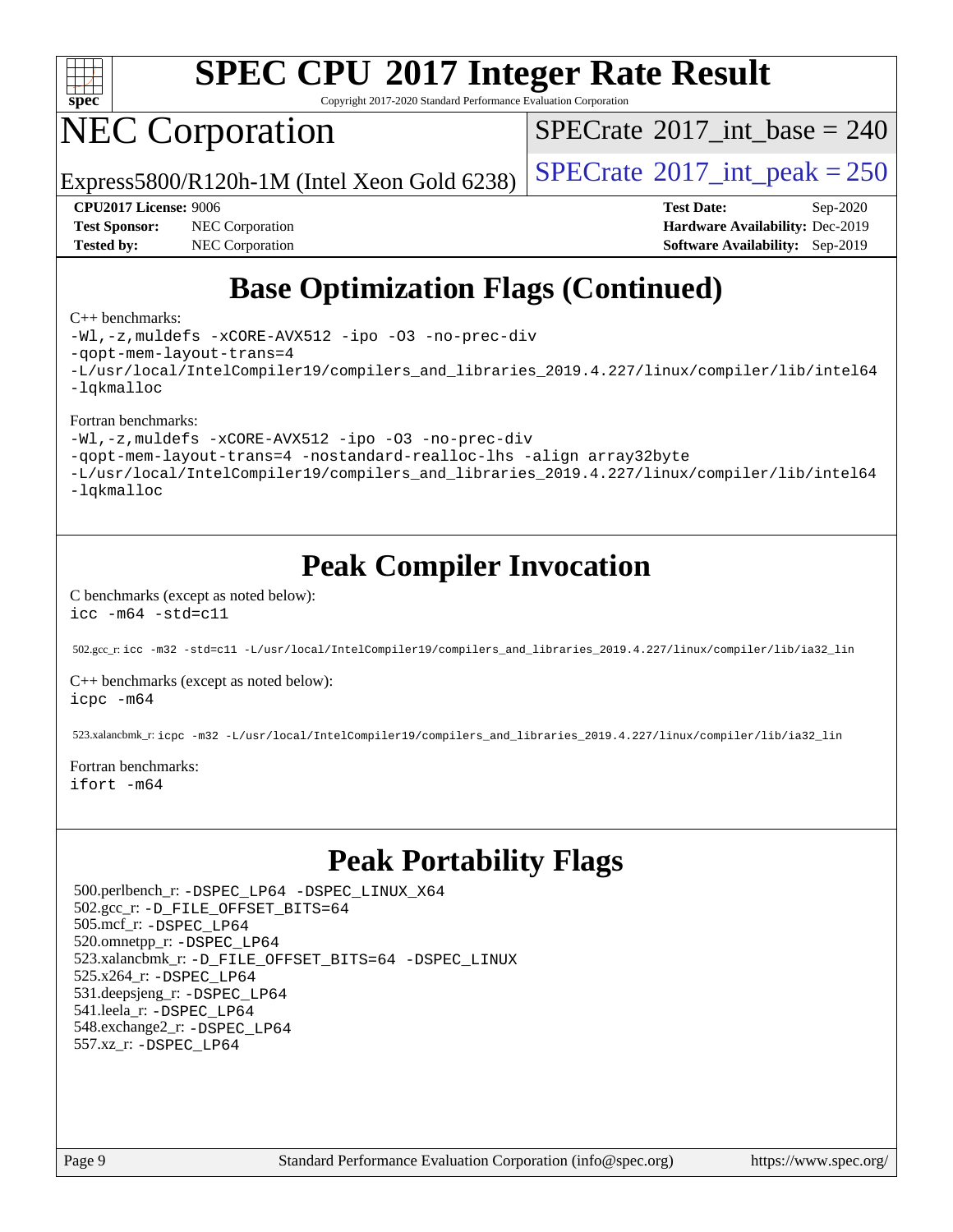

Copyright 2017-2020 Standard Performance Evaluation Corporation

## NEC Corporation

 $SPECTate$ <sup>®</sup>[2017\\_int\\_base =](http://www.spec.org/auto/cpu2017/Docs/result-fields.html#SPECrate2017intbase) 240

Express5800/R120h-1M (Intel Xeon Gold 6238)  $\left|$  [SPECrate](http://www.spec.org/auto/cpu2017/Docs/result-fields.html#SPECrate2017intpeak)<sup>®</sup>[2017\\_int\\_peak = 2](http://www.spec.org/auto/cpu2017/Docs/result-fields.html#SPECrate2017intpeak)50

**[Tested by:](http://www.spec.org/auto/cpu2017/Docs/result-fields.html#Testedby)** NEC Corporation **[Software Availability:](http://www.spec.org/auto/cpu2017/Docs/result-fields.html#SoftwareAvailability)** Sep-2019

**[CPU2017 License:](http://www.spec.org/auto/cpu2017/Docs/result-fields.html#CPU2017License)** 9006 **[Test Date:](http://www.spec.org/auto/cpu2017/Docs/result-fields.html#TestDate)** Sep-2020 **[Test Sponsor:](http://www.spec.org/auto/cpu2017/Docs/result-fields.html#TestSponsor)** NEC Corporation **[Hardware Availability:](http://www.spec.org/auto/cpu2017/Docs/result-fields.html#HardwareAvailability)** Dec-2019

### **[Peak Optimization Flags](http://www.spec.org/auto/cpu2017/Docs/result-fields.html#PeakOptimizationFlags)**

```
C benchmarks:
```
 500.perlbench\_r: [-Wl,-z,muldefs](http://www.spec.org/cpu2017/results/res2020q4/cpu2017-20200928-24117.flags.html#user_peakEXTRA_LDFLAGS500_perlbench_r_link_force_multiple1_b4cbdb97b34bdee9ceefcfe54f4c8ea74255f0b02a4b23e853cdb0e18eb4525ac79b5a88067c842dd0ee6996c24547a27a4b99331201badda8798ef8a743f577) [-prof-gen](http://www.spec.org/cpu2017/results/res2020q4/cpu2017-20200928-24117.flags.html#user_peakPASS1_CFLAGSPASS1_LDFLAGS500_perlbench_r_prof_gen_5aa4926d6013ddb2a31985c654b3eb18169fc0c6952a63635c234f711e6e63dd76e94ad52365559451ec499a2cdb89e4dc58ba4c67ef54ca681ffbe1461d6b36)(pass 1) [-prof-use](http://www.spec.org/cpu2017/results/res2020q4/cpu2017-20200928-24117.flags.html#user_peakPASS2_CFLAGSPASS2_LDFLAGS500_perlbench_r_prof_use_1a21ceae95f36a2b53c25747139a6c16ca95bd9def2a207b4f0849963b97e94f5260e30a0c64f4bb623698870e679ca08317ef8150905d41bd88c6f78df73f19)(pass 2) [-ipo](http://www.spec.org/cpu2017/results/res2020q4/cpu2017-20200928-24117.flags.html#user_peakPASS1_COPTIMIZEPASS2_COPTIMIZE500_perlbench_r_f-ipo) [-xCORE-AVX512](http://www.spec.org/cpu2017/results/res2020q4/cpu2017-20200928-24117.flags.html#user_peakPASS2_COPTIMIZE500_perlbench_r_f-xCORE-AVX512) [-O3](http://www.spec.org/cpu2017/results/res2020q4/cpu2017-20200928-24117.flags.html#user_peakPASS1_COPTIMIZEPASS2_COPTIMIZE500_perlbench_r_f-O3) [-no-prec-div](http://www.spec.org/cpu2017/results/res2020q4/cpu2017-20200928-24117.flags.html#user_peakPASS1_COPTIMIZEPASS2_COPTIMIZE500_perlbench_r_f-no-prec-div) [-qopt-mem-layout-trans=4](http://www.spec.org/cpu2017/results/res2020q4/cpu2017-20200928-24117.flags.html#user_peakPASS1_COPTIMIZEPASS2_COPTIMIZE500_perlbench_r_f-qopt-mem-layout-trans_fa39e755916c150a61361b7846f310bcdf6f04e385ef281cadf3647acec3f0ae266d1a1d22d972a7087a248fd4e6ca390a3634700869573d231a252c784941a8) [-fno-strict-overflow](http://www.spec.org/cpu2017/results/res2020q4/cpu2017-20200928-24117.flags.html#user_peakEXTRA_OPTIMIZE500_perlbench_r_f-fno-strict-overflow) [-L/usr/local/IntelCompiler19/compilers\\_and\\_libraries\\_2019.4.227/linux/compiler/lib/intel64](http://www.spec.org/cpu2017/results/res2020q4/cpu2017-20200928-24117.flags.html#user_peakEXTRA_LIBS500_perlbench_r_qkmalloc_link_0ffe0cb02c68ef1b443a077c7888c10c67ca0d1dd7138472156f06a085bbad385f78d49618ad55dca9db3b1608e84afc2f69b4003b1d1ca498a9fc1462ccefda) [-lqkmalloc](http://www.spec.org/cpu2017/results/res2020q4/cpu2017-20200928-24117.flags.html#user_peakEXTRA_LIBS500_perlbench_r_qkmalloc_link_lib_79a818439969f771c6bc311cfd333c00fc099dad35c030f5aab9dda831713d2015205805422f83de8875488a2991c0a156aaa600e1f9138f8fc37004abc96dc5) 502.gcc\_r: [-Wl,-z,muldefs](http://www.spec.org/cpu2017/results/res2020q4/cpu2017-20200928-24117.flags.html#user_peakEXTRA_LDFLAGS502_gcc_r_link_force_multiple1_b4cbdb97b34bdee9ceefcfe54f4c8ea74255f0b02a4b23e853cdb0e18eb4525ac79b5a88067c842dd0ee6996c24547a27a4b99331201badda8798ef8a743f577) [-prof-gen](http://www.spec.org/cpu2017/results/res2020q4/cpu2017-20200928-24117.flags.html#user_peakPASS1_CFLAGSPASS1_LDFLAGS502_gcc_r_prof_gen_5aa4926d6013ddb2a31985c654b3eb18169fc0c6952a63635c234f711e6e63dd76e94ad52365559451ec499a2cdb89e4dc58ba4c67ef54ca681ffbe1461d6b36)(pass 1) [-prof-use](http://www.spec.org/cpu2017/results/res2020q4/cpu2017-20200928-24117.flags.html#user_peakPASS2_CFLAGSPASS2_LDFLAGS502_gcc_r_prof_use_1a21ceae95f36a2b53c25747139a6c16ca95bd9def2a207b4f0849963b97e94f5260e30a0c64f4bb623698870e679ca08317ef8150905d41bd88c6f78df73f19)(pass 2) [-ipo](http://www.spec.org/cpu2017/results/res2020q4/cpu2017-20200928-24117.flags.html#user_peakPASS1_COPTIMIZEPASS2_COPTIMIZE502_gcc_r_f-ipo) [-xCORE-AVX512](http://www.spec.org/cpu2017/results/res2020q4/cpu2017-20200928-24117.flags.html#user_peakPASS2_COPTIMIZE502_gcc_r_f-xCORE-AVX512) [-O3](http://www.spec.org/cpu2017/results/res2020q4/cpu2017-20200928-24117.flags.html#user_peakPASS1_COPTIMIZEPASS2_COPTIMIZE502_gcc_r_f-O3) [-no-prec-div](http://www.spec.org/cpu2017/results/res2020q4/cpu2017-20200928-24117.flags.html#user_peakPASS1_COPTIMIZEPASS2_COPTIMIZE502_gcc_r_f-no-prec-div) [-qopt-mem-layout-trans=4](http://www.spec.org/cpu2017/results/res2020q4/cpu2017-20200928-24117.flags.html#user_peakPASS1_COPTIMIZEPASS2_COPTIMIZE502_gcc_r_f-qopt-mem-layout-trans_fa39e755916c150a61361b7846f310bcdf6f04e385ef281cadf3647acec3f0ae266d1a1d22d972a7087a248fd4e6ca390a3634700869573d231a252c784941a8) [-L/usr/local/je5.0.1-32/lib](http://www.spec.org/cpu2017/results/res2020q4/cpu2017-20200928-24117.flags.html#user_peakEXTRA_LIBS502_gcc_r_jemalloc_link_path32_e29f22e8e6c17053bbc6a0971f5a9c01a601a06bb1a59df2084b77a2fe0a2995b64fd4256feaeea39eeba3aae142e96e2b2b0a28974019c0c0c88139a84f900a) [-ljemalloc](http://www.spec.org/cpu2017/results/res2020q4/cpu2017-20200928-24117.flags.html#user_peakEXTRA_LIBS502_gcc_r_jemalloc_link_lib_d1249b907c500fa1c0672f44f562e3d0f79738ae9e3c4a9c376d49f265a04b9c99b167ecedbf6711b3085be911c67ff61f150a17b3472be731631ba4d0471706) 505.mcf\_r: [-Wl,-z,muldefs](http://www.spec.org/cpu2017/results/res2020q4/cpu2017-20200928-24117.flags.html#user_peakEXTRA_LDFLAGS505_mcf_r_link_force_multiple1_b4cbdb97b34bdee9ceefcfe54f4c8ea74255f0b02a4b23e853cdb0e18eb4525ac79b5a88067c842dd0ee6996c24547a27a4b99331201badda8798ef8a743f577) [-xCORE-AVX512](http://www.spec.org/cpu2017/results/res2020q4/cpu2017-20200928-24117.flags.html#user_peakCOPTIMIZE505_mcf_r_f-xCORE-AVX512) [-ipo](http://www.spec.org/cpu2017/results/res2020q4/cpu2017-20200928-24117.flags.html#user_peakCOPTIMIZE505_mcf_r_f-ipo) [-O3](http://www.spec.org/cpu2017/results/res2020q4/cpu2017-20200928-24117.flags.html#user_peakCOPTIMIZE505_mcf_r_f-O3) [-no-prec-div](http://www.spec.org/cpu2017/results/res2020q4/cpu2017-20200928-24117.flags.html#user_peakCOPTIMIZE505_mcf_r_f-no-prec-div) [-qopt-mem-layout-trans=4](http://www.spec.org/cpu2017/results/res2020q4/cpu2017-20200928-24117.flags.html#user_peakCOPTIMIZE505_mcf_r_f-qopt-mem-layout-trans_fa39e755916c150a61361b7846f310bcdf6f04e385ef281cadf3647acec3f0ae266d1a1d22d972a7087a248fd4e6ca390a3634700869573d231a252c784941a8) [-L/usr/local/IntelCompiler19/compilers\\_and\\_libraries\\_2019.4.227/linux/compiler/lib/intel64](http://www.spec.org/cpu2017/results/res2020q4/cpu2017-20200928-24117.flags.html#user_peakEXTRA_LIBS505_mcf_r_qkmalloc_link_0ffe0cb02c68ef1b443a077c7888c10c67ca0d1dd7138472156f06a085bbad385f78d49618ad55dca9db3b1608e84afc2f69b4003b1d1ca498a9fc1462ccefda) [-lqkmalloc](http://www.spec.org/cpu2017/results/res2020q4/cpu2017-20200928-24117.flags.html#user_peakEXTRA_LIBS505_mcf_r_qkmalloc_link_lib_79a818439969f771c6bc311cfd333c00fc099dad35c030f5aab9dda831713d2015205805422f83de8875488a2991c0a156aaa600e1f9138f8fc37004abc96dc5) 525.x264\_r: [-Wl,-z,muldefs](http://www.spec.org/cpu2017/results/res2020q4/cpu2017-20200928-24117.flags.html#user_peakEXTRA_LDFLAGS525_x264_r_link_force_multiple1_b4cbdb97b34bdee9ceefcfe54f4c8ea74255f0b02a4b23e853cdb0e18eb4525ac79b5a88067c842dd0ee6996c24547a27a4b99331201badda8798ef8a743f577) [-xCORE-AVX512](http://www.spec.org/cpu2017/results/res2020q4/cpu2017-20200928-24117.flags.html#user_peakCOPTIMIZE525_x264_r_f-xCORE-AVX512) [-ipo](http://www.spec.org/cpu2017/results/res2020q4/cpu2017-20200928-24117.flags.html#user_peakCOPTIMIZE525_x264_r_f-ipo) [-O3](http://www.spec.org/cpu2017/results/res2020q4/cpu2017-20200928-24117.flags.html#user_peakCOPTIMIZE525_x264_r_f-O3) [-no-prec-div](http://www.spec.org/cpu2017/results/res2020q4/cpu2017-20200928-24117.flags.html#user_peakCOPTIMIZE525_x264_r_f-no-prec-div) [-qopt-mem-layout-trans=4](http://www.spec.org/cpu2017/results/res2020q4/cpu2017-20200928-24117.flags.html#user_peakCOPTIMIZE525_x264_r_f-qopt-mem-layout-trans_fa39e755916c150a61361b7846f310bcdf6f04e385ef281cadf3647acec3f0ae266d1a1d22d972a7087a248fd4e6ca390a3634700869573d231a252c784941a8) [-fno-alias](http://www.spec.org/cpu2017/results/res2020q4/cpu2017-20200928-24117.flags.html#user_peakEXTRA_OPTIMIZE525_x264_r_f-no-alias_77dbac10d91cbfe898fbf4a29d1b29b694089caa623bdd1baccc9957d4edbe8d106c0b357e2748a65b44fc9e83d78098bb898077f3fe92f9faf24f7bd4a07ed7) [-L/usr/local/IntelCompiler19/compilers\\_and\\_libraries\\_2019.4.227/linux/compiler/lib/intel64](http://www.spec.org/cpu2017/results/res2020q4/cpu2017-20200928-24117.flags.html#user_peakEXTRA_LIBS525_x264_r_qkmalloc_link_0ffe0cb02c68ef1b443a077c7888c10c67ca0d1dd7138472156f06a085bbad385f78d49618ad55dca9db3b1608e84afc2f69b4003b1d1ca498a9fc1462ccefda) [-lqkmalloc](http://www.spec.org/cpu2017/results/res2020q4/cpu2017-20200928-24117.flags.html#user_peakEXTRA_LIBS525_x264_r_qkmalloc_link_lib_79a818439969f771c6bc311cfd333c00fc099dad35c030f5aab9dda831713d2015205805422f83de8875488a2991c0a156aaa600e1f9138f8fc37004abc96dc5) 557.xz\_r: Same as 505.mcf\_r [C++ benchmarks](http://www.spec.org/auto/cpu2017/Docs/result-fields.html#CXXbenchmarks): 520.omnetpp\_r: [-Wl,-z,muldefs](http://www.spec.org/cpu2017/results/res2020q4/cpu2017-20200928-24117.flags.html#user_peakEXTRA_LDFLAGS520_omnetpp_r_link_force_multiple1_b4cbdb97b34bdee9ceefcfe54f4c8ea74255f0b02a4b23e853cdb0e18eb4525ac79b5a88067c842dd0ee6996c24547a27a4b99331201badda8798ef8a743f577) [-xCORE-AVX512](http://www.spec.org/cpu2017/results/res2020q4/cpu2017-20200928-24117.flags.html#user_peakCXXOPTIMIZE520_omnetpp_r_f-xCORE-AVX512) [-ipo](http://www.spec.org/cpu2017/results/res2020q4/cpu2017-20200928-24117.flags.html#user_peakCXXOPTIMIZE520_omnetpp_r_f-ipo) [-O3](http://www.spec.org/cpu2017/results/res2020q4/cpu2017-20200928-24117.flags.html#user_peakCXXOPTIMIZE520_omnetpp_r_f-O3) [-no-prec-div](http://www.spec.org/cpu2017/results/res2020q4/cpu2017-20200928-24117.flags.html#user_peakCXXOPTIMIZE520_omnetpp_r_f-no-prec-div) [-qopt-mem-layout-trans=4](http://www.spec.org/cpu2017/results/res2020q4/cpu2017-20200928-24117.flags.html#user_peakCXXOPTIMIZE520_omnetpp_r_f-qopt-mem-layout-trans_fa39e755916c150a61361b7846f310bcdf6f04e385ef281cadf3647acec3f0ae266d1a1d22d972a7087a248fd4e6ca390a3634700869573d231a252c784941a8) [-L/usr/local/IntelCompiler19/compilers\\_and\\_libraries\\_2019.4.227/linux/compiler/lib/intel64](http://www.spec.org/cpu2017/results/res2020q4/cpu2017-20200928-24117.flags.html#user_peakEXTRA_LIBS520_omnetpp_r_qkmalloc_link_0ffe0cb02c68ef1b443a077c7888c10c67ca0d1dd7138472156f06a085bbad385f78d49618ad55dca9db3b1608e84afc2f69b4003b1d1ca498a9fc1462ccefda) [-lqkmalloc](http://www.spec.org/cpu2017/results/res2020q4/cpu2017-20200928-24117.flags.html#user_peakEXTRA_LIBS520_omnetpp_r_qkmalloc_link_lib_79a818439969f771c6bc311cfd333c00fc099dad35c030f5aab9dda831713d2015205805422f83de8875488a2991c0a156aaa600e1f9138f8fc37004abc96dc5) 523.xalancbmk\_r: [-Wl,-z,muldefs](http://www.spec.org/cpu2017/results/res2020q4/cpu2017-20200928-24117.flags.html#user_peakEXTRA_LDFLAGS523_xalancbmk_r_link_force_multiple1_b4cbdb97b34bdee9ceefcfe54f4c8ea74255f0b02a4b23e853cdb0e18eb4525ac79b5a88067c842dd0ee6996c24547a27a4b99331201badda8798ef8a743f577) [-prof-gen](http://www.spec.org/cpu2017/results/res2020q4/cpu2017-20200928-24117.flags.html#user_peakPASS1_CXXFLAGSPASS1_LDFLAGS523_xalancbmk_r_prof_gen_5aa4926d6013ddb2a31985c654b3eb18169fc0c6952a63635c234f711e6e63dd76e94ad52365559451ec499a2cdb89e4dc58ba4c67ef54ca681ffbe1461d6b36)(pass 1) [-prof-use](http://www.spec.org/cpu2017/results/res2020q4/cpu2017-20200928-24117.flags.html#user_peakPASS2_CXXFLAGSPASS2_LDFLAGS523_xalancbmk_r_prof_use_1a21ceae95f36a2b53c25747139a6c16ca95bd9def2a207b4f0849963b97e94f5260e30a0c64f4bb623698870e679ca08317ef8150905d41bd88c6f78df73f19)(pass 2) [-ipo](http://www.spec.org/cpu2017/results/res2020q4/cpu2017-20200928-24117.flags.html#user_peakPASS1_CXXOPTIMIZEPASS2_CXXOPTIMIZE523_xalancbmk_r_f-ipo) [-xCORE-AVX512](http://www.spec.org/cpu2017/results/res2020q4/cpu2017-20200928-24117.flags.html#user_peakPASS2_CXXOPTIMIZE523_xalancbmk_r_f-xCORE-AVX512) [-O3](http://www.spec.org/cpu2017/results/res2020q4/cpu2017-20200928-24117.flags.html#user_peakPASS1_CXXOPTIMIZEPASS2_CXXOPTIMIZE523_xalancbmk_r_f-O3) [-no-prec-div](http://www.spec.org/cpu2017/results/res2020q4/cpu2017-20200928-24117.flags.html#user_peakPASS1_CXXOPTIMIZEPASS2_CXXOPTIMIZE523_xalancbmk_r_f-no-prec-div) [-qopt-mem-layout-trans=4](http://www.spec.org/cpu2017/results/res2020q4/cpu2017-20200928-24117.flags.html#user_peakPASS1_CXXOPTIMIZEPASS2_CXXOPTIMIZE523_xalancbmk_r_f-qopt-mem-layout-trans_fa39e755916c150a61361b7846f310bcdf6f04e385ef281cadf3647acec3f0ae266d1a1d22d972a7087a248fd4e6ca390a3634700869573d231a252c784941a8) [-L/usr/local/je5.0.1-32/lib](http://www.spec.org/cpu2017/results/res2020q4/cpu2017-20200928-24117.flags.html#user_peakEXTRA_LIBS523_xalancbmk_r_jemalloc_link_path32_e29f22e8e6c17053bbc6a0971f5a9c01a601a06bb1a59df2084b77a2fe0a2995b64fd4256feaeea39eeba3aae142e96e2b2b0a28974019c0c0c88139a84f900a) [-ljemalloc](http://www.spec.org/cpu2017/results/res2020q4/cpu2017-20200928-24117.flags.html#user_peakEXTRA_LIBS523_xalancbmk_r_jemalloc_link_lib_d1249b907c500fa1c0672f44f562e3d0f79738ae9e3c4a9c376d49f265a04b9c99b167ecedbf6711b3085be911c67ff61f150a17b3472be731631ba4d0471706) 531.deepsjeng\_r: Same as 520.omnetpp\_r 541.leela\_r: basepeak = yes [Fortran benchmarks:](http://www.spec.org/auto/cpu2017/Docs/result-fields.html#Fortranbenchmarks) [-Wl,-z,muldefs](http://www.spec.org/cpu2017/results/res2020q4/cpu2017-20200928-24117.flags.html#user_FCpeak_link_force_multiple1_b4cbdb97b34bdee9ceefcfe54f4c8ea74255f0b02a4b23e853cdb0e18eb4525ac79b5a88067c842dd0ee6996c24547a27a4b99331201badda8798ef8a743f577) [-xCORE-AVX512](http://www.spec.org/cpu2017/results/res2020q4/cpu2017-20200928-24117.flags.html#user_FCpeak_f-xCORE-AVX512) [-ipo](http://www.spec.org/cpu2017/results/res2020q4/cpu2017-20200928-24117.flags.html#user_FCpeak_f-ipo) [-O3](http://www.spec.org/cpu2017/results/res2020q4/cpu2017-20200928-24117.flags.html#user_FCpeak_f-O3) [-no-prec-div](http://www.spec.org/cpu2017/results/res2020q4/cpu2017-20200928-24117.flags.html#user_FCpeak_f-no-prec-div) [-qopt-mem-layout-trans=4](http://www.spec.org/cpu2017/results/res2020q4/cpu2017-20200928-24117.flags.html#user_FCpeak_f-qopt-mem-layout-trans_fa39e755916c150a61361b7846f310bcdf6f04e385ef281cadf3647acec3f0ae266d1a1d22d972a7087a248fd4e6ca390a3634700869573d231a252c784941a8) [-nostandard-realloc-lhs](http://www.spec.org/cpu2017/results/res2020q4/cpu2017-20200928-24117.flags.html#user_FCpeak_f_2003_std_realloc_82b4557e90729c0f113870c07e44d33d6f5a304b4f63d4c15d2d0f1fab99f5daaed73bdb9275d9ae411527f28b936061aa8b9c8f2d63842963b95c9dd6426b8a) [-align array32byte](http://www.spec.org/cpu2017/results/res2020q4/cpu2017-20200928-24117.flags.html#user_FCpeak_align_array32byte_b982fe038af199962ba9a80c053b8342c548c85b40b8e86eb3cc33dee0d7986a4af373ac2d51c3f7cf710a18d62fdce2948f201cd044323541f22fc0fffc51b6) [-L/usr/local/IntelCompiler19/compilers\\_and\\_libraries\\_2019.4.227/linux/compiler/lib/intel64](http://www.spec.org/cpu2017/results/res2020q4/cpu2017-20200928-24117.flags.html#user_FCpeak_qkmalloc_link_0ffe0cb02c68ef1b443a077c7888c10c67ca0d1dd7138472156f06a085bbad385f78d49618ad55dca9db3b1608e84afc2f69b4003b1d1ca498a9fc1462ccefda) [-lqkmalloc](http://www.spec.org/cpu2017/results/res2020q4/cpu2017-20200928-24117.flags.html#user_FCpeak_qkmalloc_link_lib_79a818439969f771c6bc311cfd333c00fc099dad35c030f5aab9dda831713d2015205805422f83de8875488a2991c0a156aaa600e1f9138f8fc37004abc96dc5)